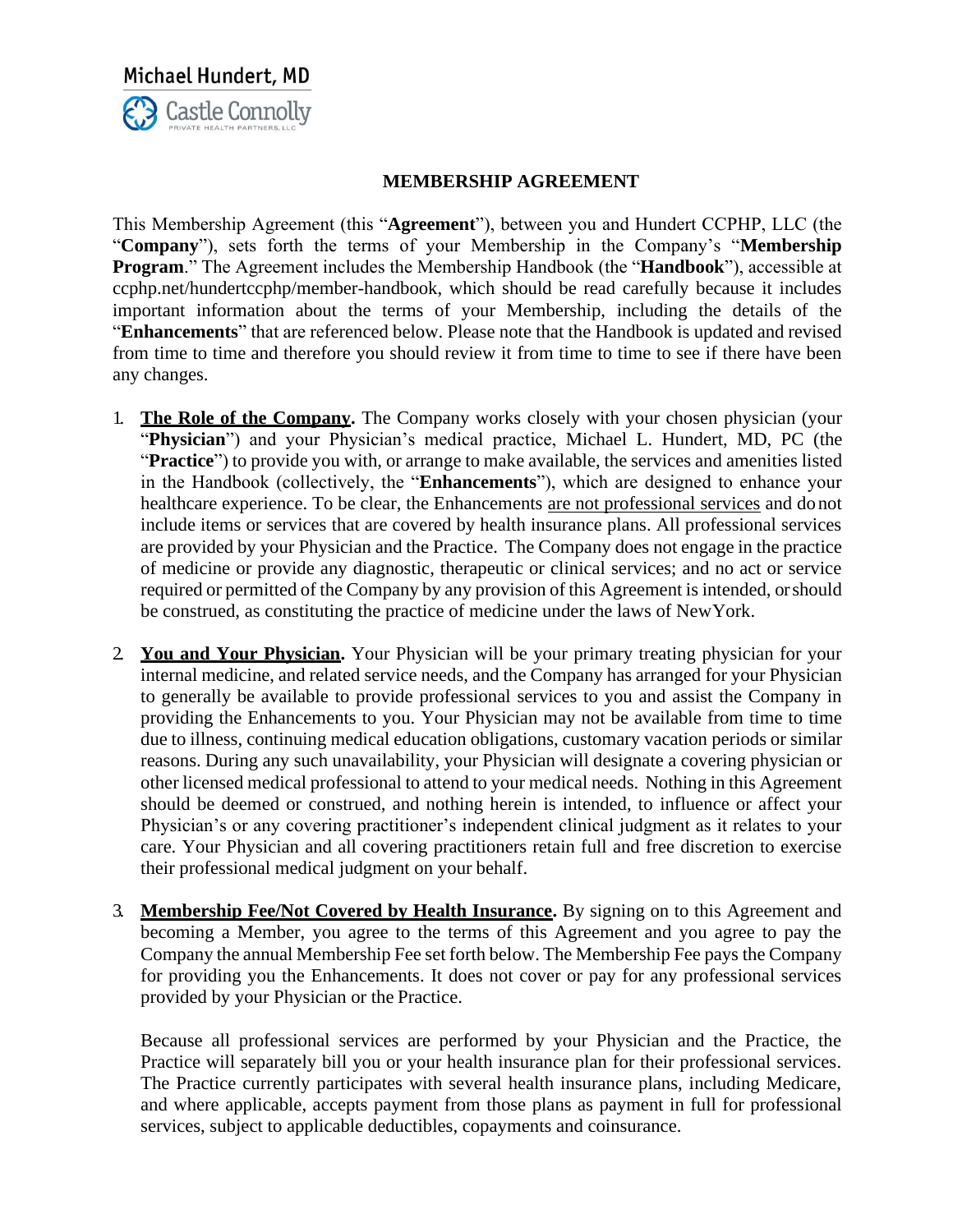

You agree not to submit to your health insurer or health plan any bill, invoice or claim for reimbursement or payment with respect to the Membership Fee. You also agree that this Agreement is a service contract and not a contract of insurance. You acknowledge that you may, however, in your discretion, submit the Membership Fee for reimbursement to any flexible spending account, health reimbursement account, or medical savings account of your employer in which you participate, but that the Company makes no representation that any part of the Membership Fee will qualify to be reimbursed from any such account.

Your annual Membership Fee is **\$1,850**. All payments are due in advance of the period to be covered by the payment. You may pay the Membership Fee in one annual payment, or two (bi-annual) payments, or quarterly, or monthly. Payments can be made to the Company by bank account or credit card. You will select your method and timing of payment in the Payment Information section of this Agreement, below. Certain processing fees, as outlined in the Payment Information section, will apply.

The Company reserves the right to change the Membership Fee at the start of any Renewal Year (defined below), following at least thirty (30) days' advance written notice.

#### **4. Email Communications and Text Messaging.**

You authorize the Company, the Practice and its staff and medical practitioners, including your Physician, to communicate with you by email and text messaging regarding your "protected health information" ("**PHI**") (as that term is defined in the Health Insurance Portability and Accountability Act of 1996 and its implementing regulations) ("**HIPAA**") and other matters using the email address you provide in the Membership Agreement. In so agreeing, you acknowledge that:

- a. Email and text messaging are not a secure media for sending or receiving PHI and, accordingly, your emails or text messages may be read or otherwise accessed by a third party in transit. In particular, if you send or receive email through your employer's email system, your employer may have the right to review it;
- b. Although the Company, the Practice and your Physician will undertake reasonable efforts to keep email communications and text messages confidential and secure, neither the Company, nor the Practice, (including your Physician) can assure or guaranty the confidentiality of email or text messaging communications;
- c. In the discretion of the Practice and/or your Physician, email or text message communications may be made a part of your permanent medical record; and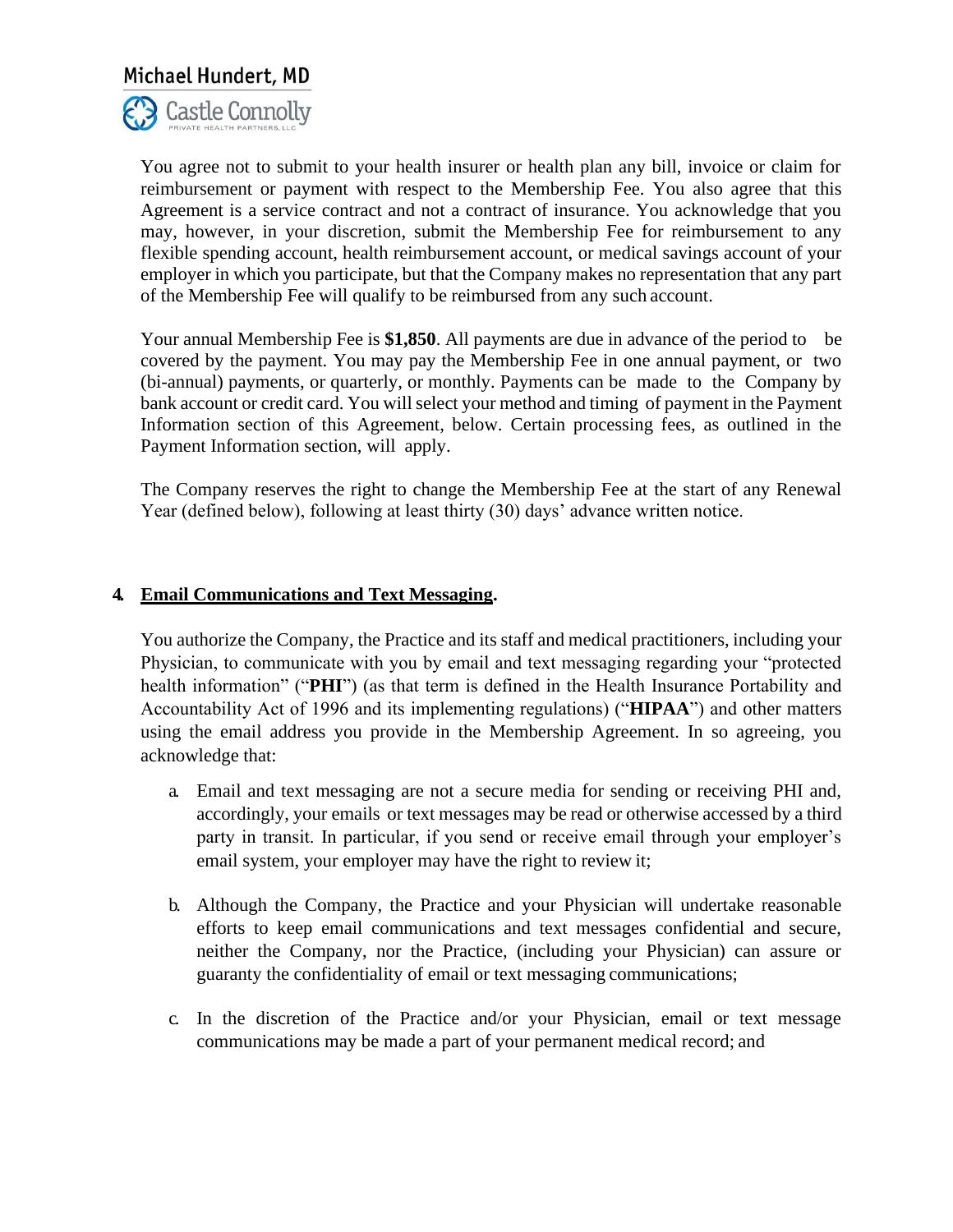

- d. Email and text messaging are not an appropriate means of communication regarding emergency or other time-sensitive issues or for inquiries regarding sensitive information.
- e. Accordingly, you also agree that:
	- i. You will not use email or text messaging to communicate regarding emergencies or other time-sensitive issues, or to communicate regarding other sensitive information, but rather will communicate such information through telephone calls or in person or properly encrypted emails;
	- ii. If you do not receive a response to your email or text message within two (2) days, you will use another means of communication to contact the Practice or your Physician;
	- iii. Except where otherwise required by law, neither the Company, the Practice, nor your Physician shall be liable to you for any loss, cost, injury or expense caused by, or resulting from: (a) a delay in responding to you as a result of technical failures, including, but not limited to, technical failures attributable to any internet service provider, power outages, failure of any electronic messaging software, failure to properly address email messages, failure of the Company's computers or computer network or faulty telephone or cable data transmission; (b) any interception of email communications by a third party; or (c) your failure to comply with the guidelines regarding use of e- mail or text messaging communications set forth in this Section; and
	- iv. The Practice may but is not obligated to keep copies of email or text messages that you send to your Physician, or your Physician sends to you, and your Physician may include such messages in your medical record.
- f. By signing this Membership Agreement, and providing a telephone number to the Company, you agree that a representative of the Company can contact you at the number you provide, potentially using automated technology (including texts/SMS messaging) or a pre-recorded message.
- 5. **Term and Termination.** The initial term of this Agreement will begin on the "**Effective Date**," which is the date on which your Membership Services begin pursuant to this Agreement, as confirmed by the Company following its receipt of a copy of the Agreement executed by you and your Membership Fee; provided that upon the Company's receipt of the executed Agreement and the Membership Fee, the Company retains the option, in its sole discretion, not to confirm the effectiveness of this Agreement (e.g., due to limitations on the number of Members) and to return your Membership Fee payment to you.

Unless this Agreement is otherwise terminated as provided herein, the initial term of this Agreement will be for one (1) year, commencing on the Effective Date (the "**Initial Year**"),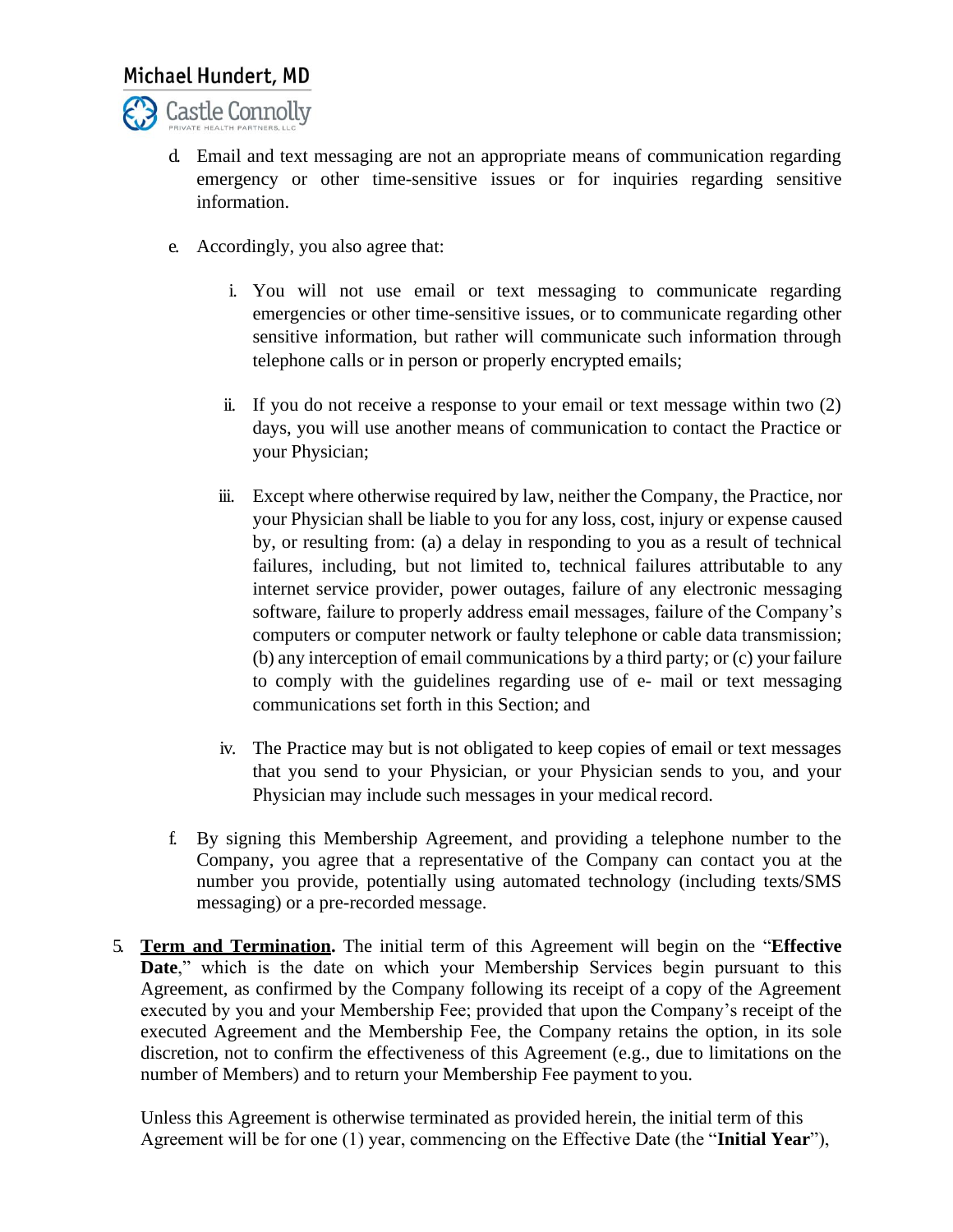

and the Agreement will automatically renew for successive one (1) year periods (each, a "**Renewal Year**"), unless either party notifies the other party in writing, not less than thirty (30) days' prior to the expiration of the Initial Year or a Renewal Year (as applicable) of that party's desire not to renew this Agreement.

Unless the Agreement is sooner terminated, the Company will bill you, or charge your credit card on file, for any Renewal Year before the beginning of that year. You agree to pay the Membership Fee for each Renewal Year (or pay the initial installment for that year, as applicable) within thirty (30) days following invoicing. Failure to pay the invoiced amount in a timely manner may result in termination of this Agreement.

Either party may also terminate this Agreement at any time for any reason upon thirty (30) days' prior written notice to the other party, delivered in the manner set forth in Section 4 of the Additional Terms section of the Handbook. If you terminate this Agreement, you will be refunded the pro-rata portion of any paid portion of your annual Membership Fee, minus an administrative fee of two hundred dollars (\$200) ("**Administrative Fee**"). Except as provided below, if the Company terminates this Agreement, you will be refunded the pro-rata portion of any paid portion of your annual Membership Fee, and no Administrative Fee will be due. Any pro-rated refund will be based on the number of days remaining in your Membership term (or payment period, as applicable). In the event of your death, this Agreement will immediately terminate. However, in the event that your Physician becomes unavailable for an extended period of time, the Company may seek to identify a replacement Physician as your Physician (at least temporarily) and not terminate this Agreement, in which case you will be entitled to terminate the Agreement and obtain a pro-rated refund as provided above, or continue the Agreement if the Company finds a replacement physician or practice team.

The Company will not be considered to be in breach of this Agreement for any failure or any delay in fulfilling its obligations hereunder caused, in whole or in part, directly or indirectly, by fires, natural disasters, strikes, government orders or directives, terrorist activities, health care emergencies or pandemics, or any other circumstance beyond the reasonable control of the Company. In no event will the Company be liable for consequential, incidental or special damages, or any other direct or indirect damages whatsoever regardless of the form of action, even if the Company has been advised or should have been aware of the possibility of such damages. In no event will the Company's liability to you for any claim, whether in contract, tort or any other theory of liability, exceed the Membership Fees paid by you.

[Remainder of Page Intentionally Left Blank]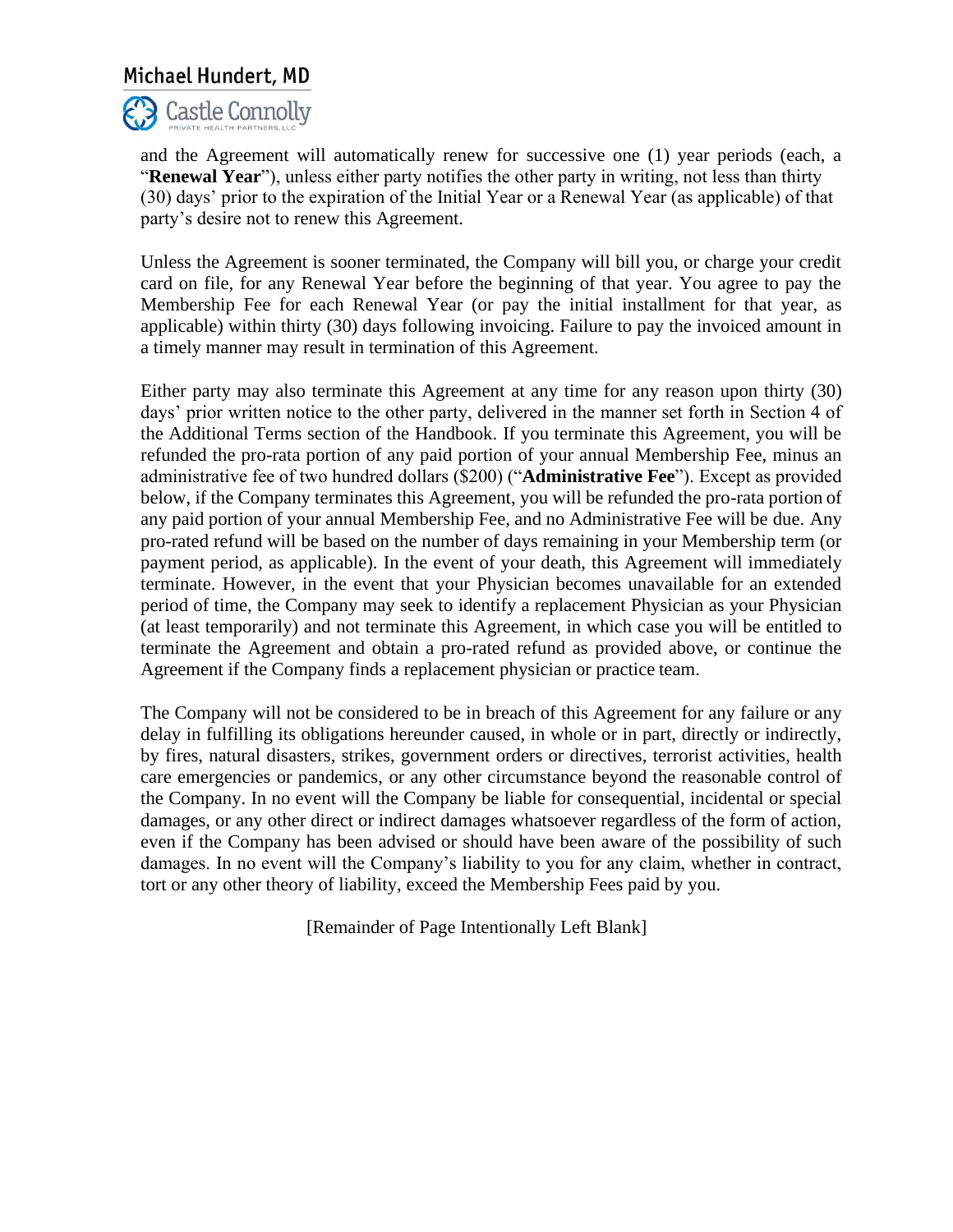

By signing this Agreement, I hereby acknowledge and agree that I have read and understand this Agreement, including the Handbook, and that I agree to all terms contained therein. Each Party agrees that electronic signatures obtained through a standard click-through process, whether digital or encrypted, of the Parties included in this Agreement are intended to authenticate this writing and to have the same force and effect as manual signatures.

| Member Signature:                                      | Agreed/Accepted:                                                                                                                                                                                                                |
|--------------------------------------------------------|---------------------------------------------------------------------------------------------------------------------------------------------------------------------------------------------------------------------------------|
|                                                        | Hundert CCPHP, LLC By:                                                                                                                                                                                                          |
| Date:                                                  |                                                                                                                                                                                                                                 |
| <b>Effective Date:</b><br>signing post "go live" date] | Its:<br>[NOTE: Member advisors should fill in Effective Date in after they receive the signed Agreement from a<br>Member. This is either (a) the agreed-upon "go live" date for concierge services or (b) date of signature, if |
| <b>Member Information</b>                              |                                                                                                                                                                                                                                 |
| Name:                                                  |                                                                                                                                                                                                                                 |
| Date of Birth:                                         |                                                                                                                                                                                                                                 |
| Address 1:                                             |                                                                                                                                                                                                                                 |
|                                                        |                                                                                                                                                                                                                                 |
| City, State, Zip:                                      |                                                                                                                                                                                                                                 |
| Phone:                                                 |                                                                                                                                                                                                                                 |
| Email:                                                 |                                                                                                                                                                                                                                 |
| <b>Payment Information</b>                             |                                                                                                                                                                                                                                 |
|                                                        |                                                                                                                                                                                                                                 |
| Quarterly payment*** _____ Monthly payment****         |                                                                                                                                                                                                                                 |
| Bank Account: (Bank Name)<br>$\Box$                    |                                                                                                                                                                                                                                 |
| <b>Routing Number:</b>                                 | <u> 1989 - Johann Barbara, martxa alemaniar amerikan a</u>                                                                                                                                                                      |
| <b>Account Number:</b>                                 |                                                                                                                                                                                                                                 |
| Credit Card                                            |                                                                                                                                                                                                                                 |
| Name on Card:                                          |                                                                                                                                                                                                                                 |
| Card Number:                                           |                                                                                                                                                                                                                                 |
| Security Code:                                         |                                                                                                                                                                                                                                 |
| Exp. Date:                                             |                                                                                                                                                                                                                                 |
| $\frac{1}{2}$                                          |                                                                                                                                                                                                                                 |

Paid once annually, with no processing cost.

\*\* Paid semi-annually with a 2.5% processing cost applied to each payment. semi-annual installments will be charged automatically to the credit card or bank account on file during each year that you are a Member. \*\*\* Paid quarterly with a 5% processing cost applied to each payment. Quarterly installments will be charged automatically to the credit card or bank account on file during each year that you are a Member. \*\*\*\* Paid monthly with a 7.5% processing cost applied to each payment. Monthly installments will be charged automatically to the credit card or bank account on file during each year that you are a Member.